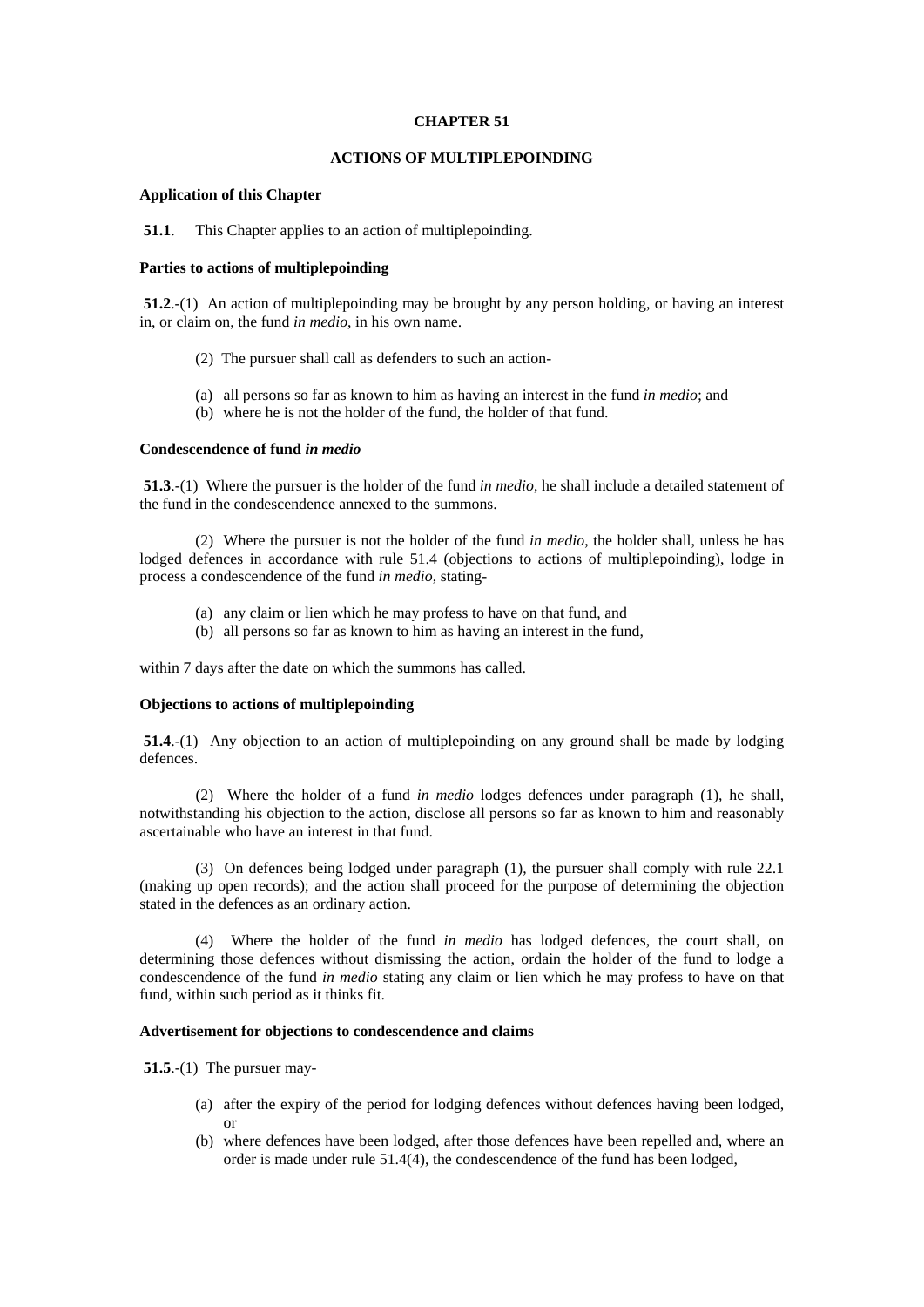apply by motion for the orders mentioned in paragraph (2).

- (2) The orders referred to in paragraph (1) are-
- (a) the ordaining of any objection to the condescendence of the fund *in medio* and claims on the fund to be lodged within such period as the court thinks fit; and
- (b) advertisement of the call for any objection and claims in such newspapers or other publications and for such number of insertions as the court thinks fit.
- (3) An advertisement ordered under paragraph (1) shall be in Form 51.5.

#### **Form of objection to condescendence and claims**

**51.6**.-(1) An objection to a condescendence of the fund *in medio* shall be made by lodging defences.

 (2) A claim on the fund *in medio* shall be made in the form of a condescendence, claim and appropriate pleas-in-law.

 (3) On lodging a condescendence and claim, a claimant shall lodge his ground of debt and all other documents supporting his claim.

- (4) Where a person intends to-
- (a) object to the condescendence on the fund *in medio*, and
- (b) make a claim on the fund,

he shall lodge defences and a separate condescendence and claim.

#### **Procedure following call for objections**

**51.7**.-(1) Where defences are lodged under rule 51.6 (form of objection to condescendence and claims), an open record shall be made up on the condescendence and such objection, and the pursuer shall comply with rule 22.1 (making up open records); and the cause shall proceed for the purposes of determining the objection as an ordinary action.

 (2) No order shall be pronounced in relation to any claims on the fund *in medio* until any defences under rule 51.6 have been disposed of and the condescendence of the fund *in medio* approved.

 (3) Where the court disposes of defences, or where no defences have been lodged under rule 51.6, the court shall-

- (a) approve the condescendence of the fund *in medio*, subject to such alteration as it may make in disposing of any objection;
- (b) find the pursuer, or where he is not the holder of the fund, the holder, liable only in once and single payment;
- (c) make such further order, if any, for claims as it thinks fit.

### **Advertisement of dependence of actions**

 **51.8**. The court may, at its own instance or on the motion of a party, at any time order-

- (a) such advertisement of the dependence of the action as it thinks fit; and
- (b) intimation of the dependence of the action to any person not called as a defender.

### **Evidence of advertisement and intimation**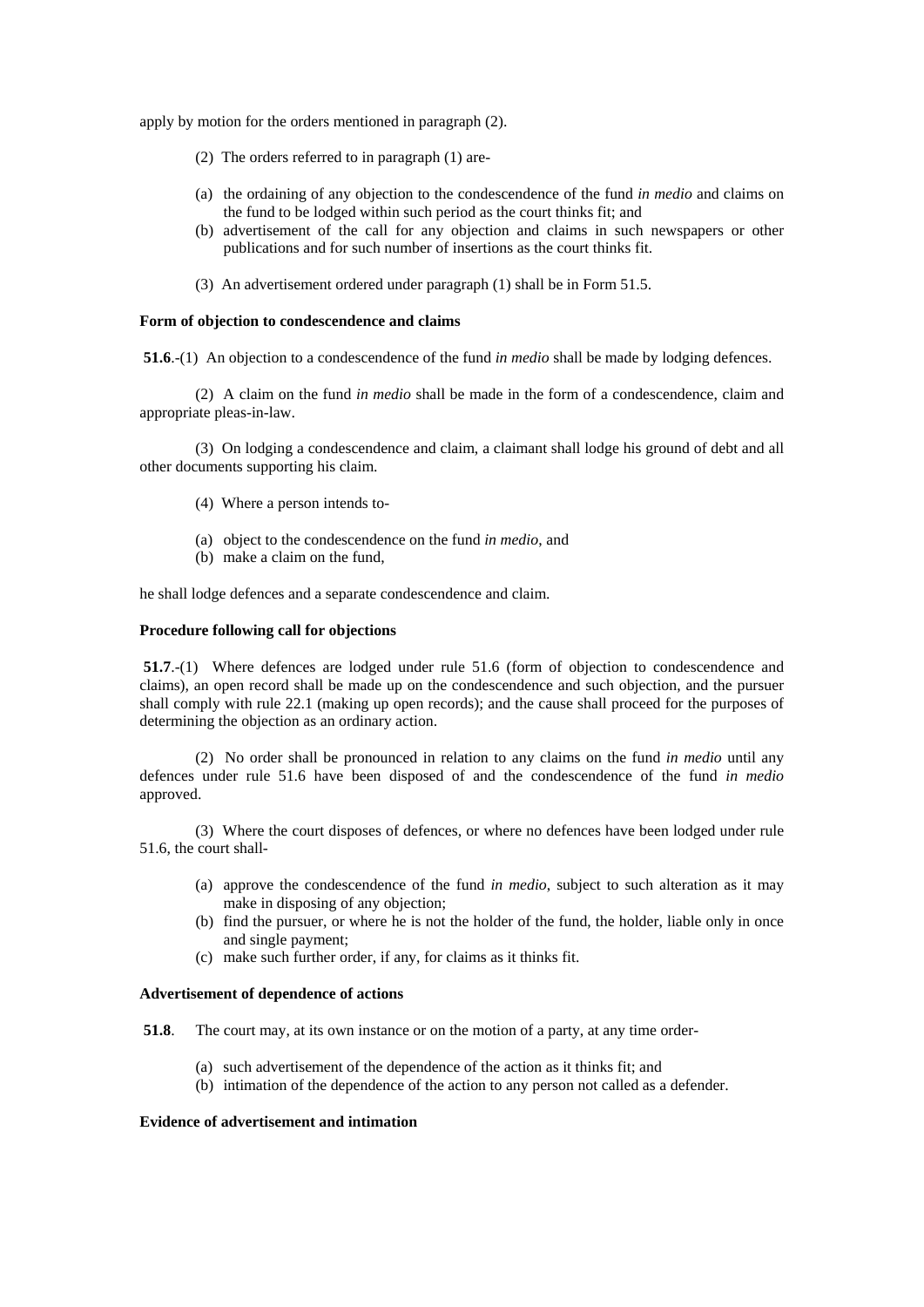**51.9**. Where the court orders advertisement or intimation under this Chapter, the party required to make such advertisement or intimation shall lodge in process, as the case may be-

- (a) a copy of the newspaper or other publication containing the advertisement or a certificate of publication by the publisher stating the date of publication and the text of the advertisement; or
- (b) the certificate of intimation.

# **Consignation of fund and discharge of holder**

 **51.10**.-(1) On approval of the condescendence of the fund *in medio*, the holder of the fund may apply by motion for-

- (a) a finding that he is entitled to his expenses out of the fund; and
- (b) authority to consign the fund into court, after deduction of his expenses as taxed by the Auditor.

(2) Where consignation is made by virtue of an authority under paragraph  $(1)(b)$ , the holder of the fund may apply by motion for his exoneration and discharge.

# **Claims not timeously lodged**

**51.11**.-(1) A claimant who fails to lodge his claim within the period specified in the order under rule 51.5(2)(a) (order for any objections and for claims) may apply by motion to have his claim received.

 (2) The court may allow such a claim to be received on such conditions as to expenses, if any, as it thinks fit.

#### **Procedure following approval of fund** *in medio*

 **51.12**.-(1) After the condescendence of the fund *in medio* has been approved, and it appears that there is no competition, the court may, on the motion of any claimant, rank and prefer the parties who have lodged claims.

 (2) After the condescendence of the fund *in medio* has been approved and where there is competition-

- (a) any party may apply by motion for an order to print a record in the competition and, on such an order being made, an open record shall be made up on the condescendences and claims and the pursuer shall comply with rule 22.1 (making up open records); and the action shall proceed for the purpose of determining the competition as an ordinary action; and
- (b) during the period of adjustment, a claimant may adjust his condescendence to state any objection to any other claim.

 (3) When pronouncing any decree of ranking on the fund *in medio*, the court may determine any question of expenses; and, where it finds any party entitled to expenses out of the fund *in medio*, notwithstanding rule 42.1(1)(b) (decerniture for expenses as taxed) it shall not at the same time decern for payment of those expenses.

# **Decrees for payment**

 **51.13**.-(1) No decree for payment out of the fund *in medio*, whether consigned into court or not, following an order for ranking (whether for aught yet seen or otherwise) shall be made until-

- (a) all accounts of expenses found payable out of the fund *in medio* have been taxed and the report of the Auditor on those accounts has been approved; and
- (b) the certificate referred to in rule  $8.1(1)(b)$  (Inland Revenue certificate of taxes or duties paid) has been lodged.